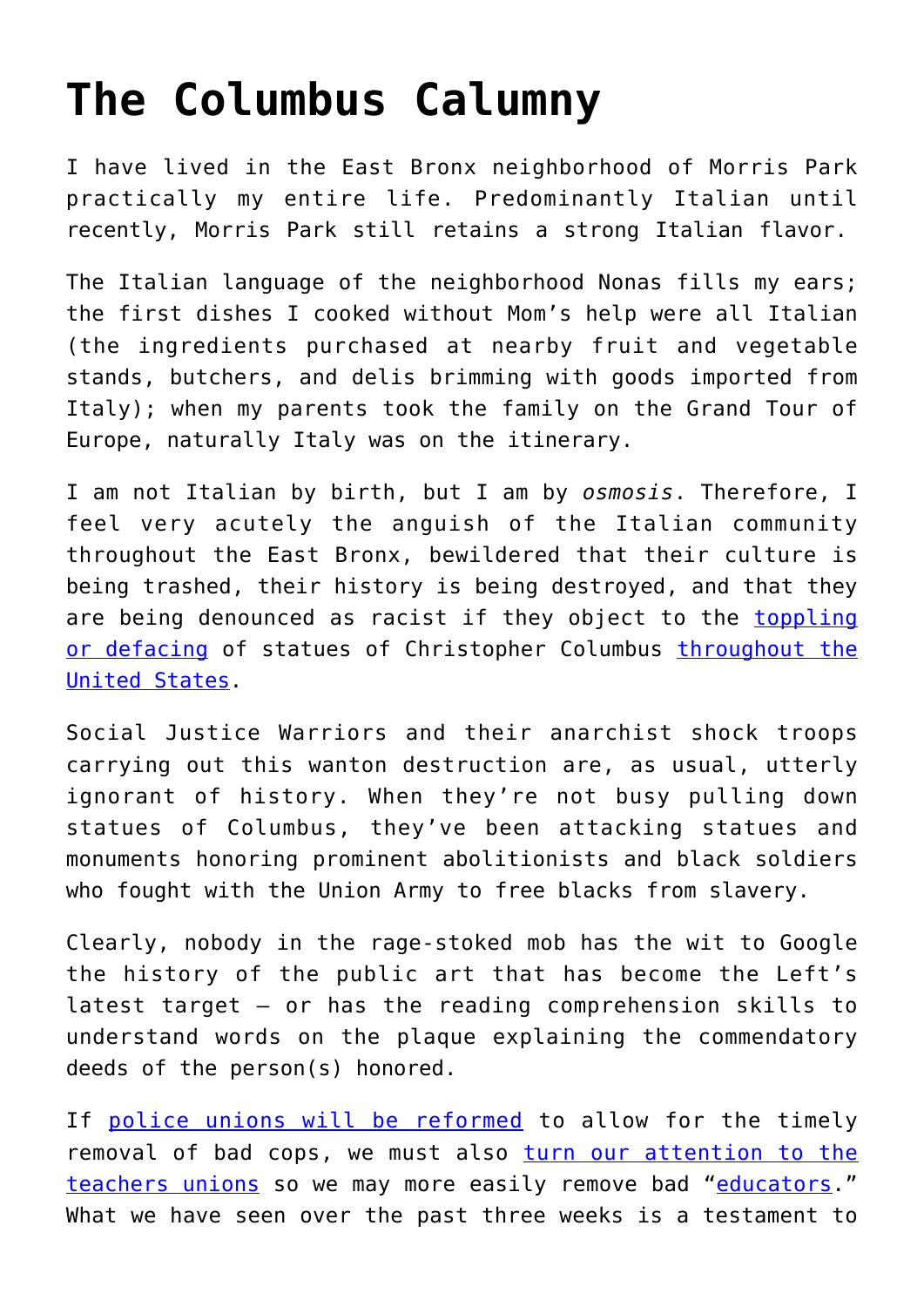the systemic failures of public school education.

But that's another matter, for another day. The issue at hand is the mindless disrespect being shown to the Italian-American community, because social justice warriors believe Columbus was a genocidal white supremacist way back in 1492. Following this blinkered logic, of course, must mean Italians in the here and now are also genocidal white supremacists.

The inconvenient truth is that Italians and Sicilians were once victims of white supremacy in this country:

Until the 20th century, Italians and Sicilians were legally classified as "colored" under U.S. immigration law (as were Armenians and many other ethnic groups), were subject to quotas, and were not allowed to become naturalized citizens. This gave rise to "[race courts"](https://www.brooklinema.gov/DocumentCenter/View/8477/White-By-Law---Haney-Lopez--abridged-version?bidId=) in which immigrants presented anthropological, cultural and historical evidence that their ethnic group was white, even though they were not Anglo-Saxon. Individual judges weighed this evidence and determined whether the plaintiff was white, and therefore could become a naturalized citizen. Different judges came to different conclusions, keeping the immigration status of many ethnic groups in limbo for decades. Very few people know about the race courts; it's not taught in school.

From 1885 until 1915, at least 50 [Italians were lynched](https://www.globalresearch.ca/the-new-orleans-eleven-the-untold-history-of-the-lynching-of-italians-in-america/5372379?fbclid=IwAR2iSmL7ABbj4zcY4uBt7ON6HM7FOW04VRTPZOVHgRyW9Cj3ANtGKEj2L9E) all over America (including in New York). In 1891, 11 Italians were lynched by a mob in New Orleans, even though they had already been acquitted of killing the city's police chief. To this day, it remains among the largest single mass lynchings in American history. Very few people know about the lynchings of Italians; it's not taught in school.

During World War II, FDR rounded up Americans of German, Italian, and Japanese descent and interned them *[in relocation](https://www.history.com/news/italian-american-internment-persecution-wwii)* [camps](https://www.history.com/news/italian-american-internment-persecution-wwii) for the duration of the conflict. This is during the living memory of Italian elders who live in Morris Park and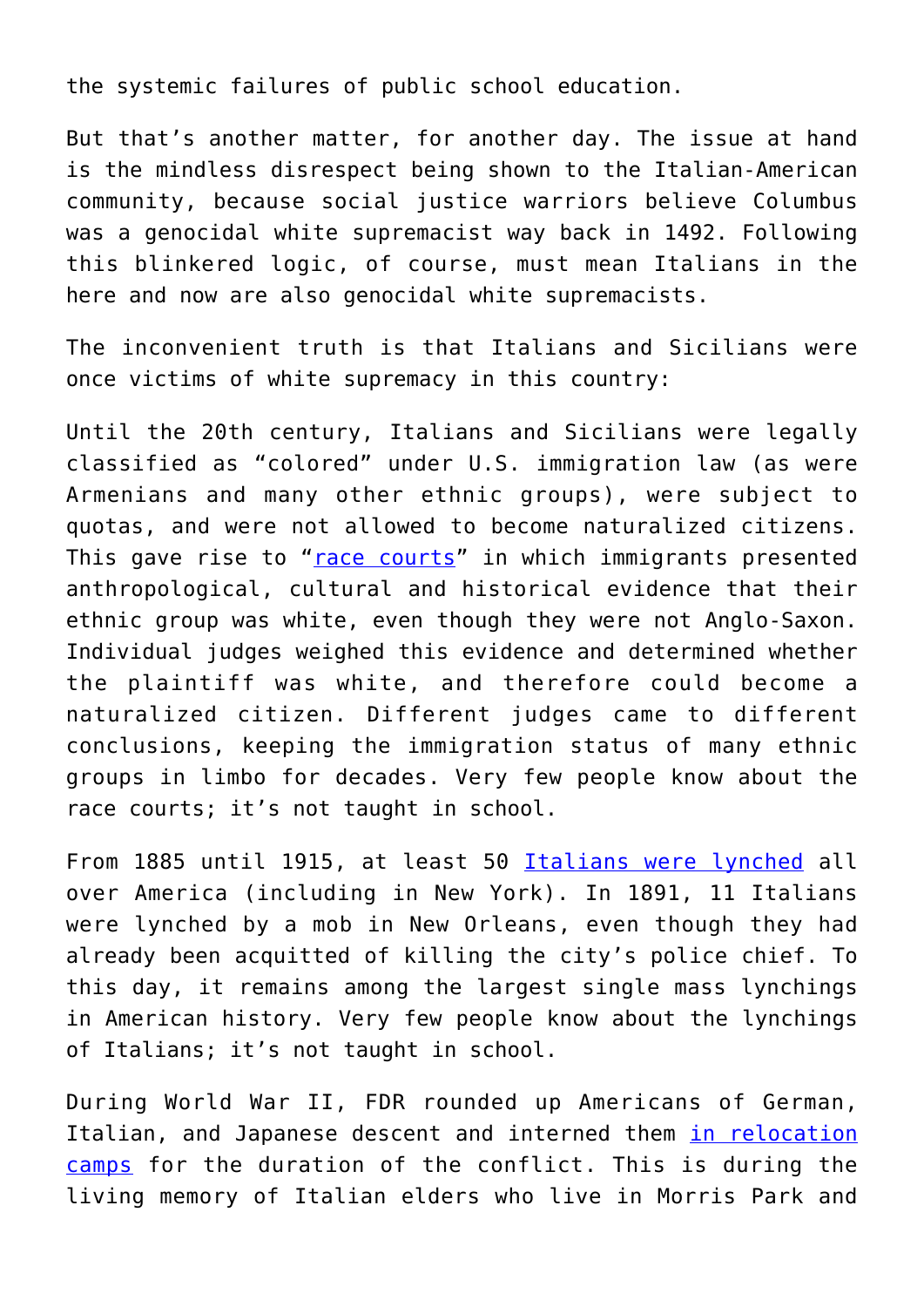throughout the United States. Very few people know that the Japanese were not the only ethnic group put into American relocation camps; it's not taught in school.

Whatever injustices and crimes Columbus [putatively committed](https://www.officialchristophercolumbus.com/2020/06/debunking-top-5-atrocities-committed-by.html) 528 years ago, honoring him as a symbol of Italian pride for the fact that he – an Italian – was the one to discover this continent, is a small compensation for injustices and crimes against Italians that occurred in this country within the past 150 years.

Few if any elected officials in local, state, or federal government will defend Columbus, because of the punishing political cost. Rather, [virtue-signaling elected officials](https://www.tapinto.net/articles/west-orange-elected-officials-address-removal-of-columbus-statue-create-civilian-review-board-at-town-hall-2) are [wasting no time](https://www.northjersey.com/story/news/essex/2020/06/15/christopher-columbus-statue-west-orange-nj-removed/3189877001/) in [removing Columbus statues](https://www.delawareonline.com/story/news/2020/06/12/wilmington-remove-christopher-columbus-caesar-rodney-statues/3175003001/) before the seething mobs can. [Even in Columbus, Ohio](https://wsbt.com/news/nation-world/city-of-columbus-to-remove-christopher-columbus-statue). What's next? Will they [change the name](https://www.cnn.com/2020/06/21/us/guy-fieri-flavortown-columbus-ohio-petition-trnd/index.html) of the city, too?

Heck, let's just line up everyone named Christopher against a wall and execute him. If a woman can be [fired from her job](https://www.lawenforcementtoday.com/former-officer-rolfe-shooter-of-rayshard-brooks-stepmother-fired-from-her-job/) at a mortgage lender for being the stepmother of a police officer indicted for using deadly force in an apparent self-defense situation, [assassinating real-life Christophers](https://www.usatoday.com/story/opinion/2017/10/09/christopher-columbus-xx-my-ancestor-wasnt-evil-column/744333001/) can't be too far behind. We've [seen things in this country](https://youtu.be/cefDp_rsfgo) lately that would've been [unimaginable](https://www.greenwichtime.com/news/article/As-protests-spread-to-small-town-America-militia-15348677.php) even six months ago.

While New York Governor Andrew Cuomo and New York City Mayor Bill de Blasio – both of whom identify as Italian-American – have expressed [verbal support](https://www.cnn.com/2020/06/12/us/nyc-columbus-statue-trnd/index.html) of the Columbus Circle statue erected a year after the New Orleans lynching, it remains to be seen whether they will defend it from *physical assault* by the barbarians at the gate. Judging by how [the looting spree](https://patch.com/new-york/midtown-nyc/looters-hit-manhattan-stores-3rd-night-cause-less-damage) in midtown Manhattan was handled, it's an open question.

Astonishingly, we can't look to our political "leaders" in either party to stop the ongoing assault on public art, civility, and Constitutional rights being waged by undereducated radicals with college degrees. Short of tricking